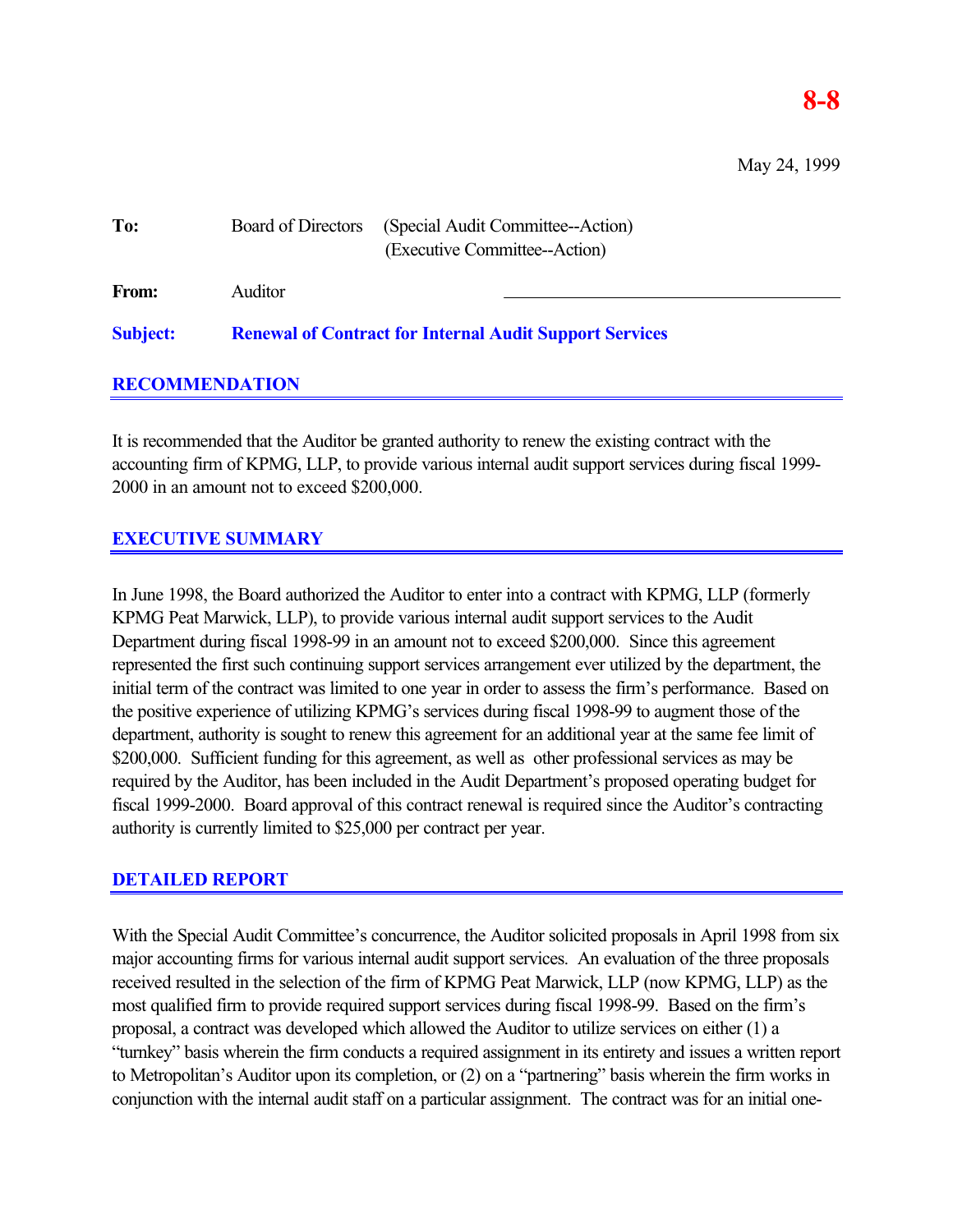year term coinciding with fiscal 1998-99, in order to assess the firm's performance and Metropolitan's needs.

During fiscal 1998-99, the Auditor has utilized KPMG's services under the existing support services contract to conduct a variety of audit assignments. Two "turnkey" assignments have been completed, a third is substantially complete, and two others are in progress. One "partnering" assignment pertaining to the department's continuing program to audit various water reclamation and groundwater recovery programs has also been utilized to great benefit during the past several months. A planned assignment to have KPMG personnel conduct an operational review of Metropolitan's use of consultants was canceled and, instead, the Legal Department has engaged KPMG separately to perform litigation support services of a related nature. Overall, KPMG has provided quality and timely professional audit support services to the Audit Department throughout fiscal 1998-99. As a result, authority is sought to renew the agreement for another year in an amount not to exceed \$200,000. Sufficient funding for this agreement has been included in the Audit Department's proposed operating budget for fiscal 1999-00.

In looking ahead to fiscal 1999-00, the Auditor intends to continue to utilize KPMG personnel to augment existing Audit Department resources in conducting audits of large-scale construction projects, CalFed contract reviews, water program monitoring assignments, and other areas of concern or priority as may arise. The KPMG personnel currently providing internal audit support services have developed a valuable understanding of Metropolitan's procedures and systems. This experience is expected to result in highly efficient future auditing efforts. As is currently the case, the scope of all required services will be agreed upon, prior to commencing any assignment, through the use of a Task Order document. All Task Orders will be prepared in conjunction with KPMG designated personnel to ensure that the scope and timing of deliverables for each assignment are mutually agreed upon in advance.

Renewal of the current internal audit support services agreement with KPMG does not preclude the Auditor from engaging other qualified auditing or consulting firms to perform other services as may be required during the next fiscal year. Indeed, the Auditor intends to engage a separate firm in fiscal 1999-00 to perform a Quality Assurance Review of the Audit Department in order to assess the department's compliance with the Standards for the Professional Practice of Internal Auditing. Other assignments requiring outside consultants or auditors are also likely to materialize which will not involve KPMG. In that regard, the Audit Department's proposed professional services budget for fiscal 1999- 00 was increased at the Special Audit Committee's suggestion in order to provide sufficient funding for other needed contract services.

Following is a summary of the work performed or in-progress by KPMG personnel under the support services agreement:

| Task Order<br>No. | Assignment Name/Subject                                                | Assignment Cost<br>or Budget | <b>Assignment Status</b>                                                       |
|-------------------|------------------------------------------------------------------------|------------------------------|--------------------------------------------------------------------------------|
|                   | Operational Review of<br>Metropolitan's Purchasing<br><b>Functions</b> | \$42,000                     | Completed. Presented to the<br>Special Audit Committee on<br>January 19, 1999. |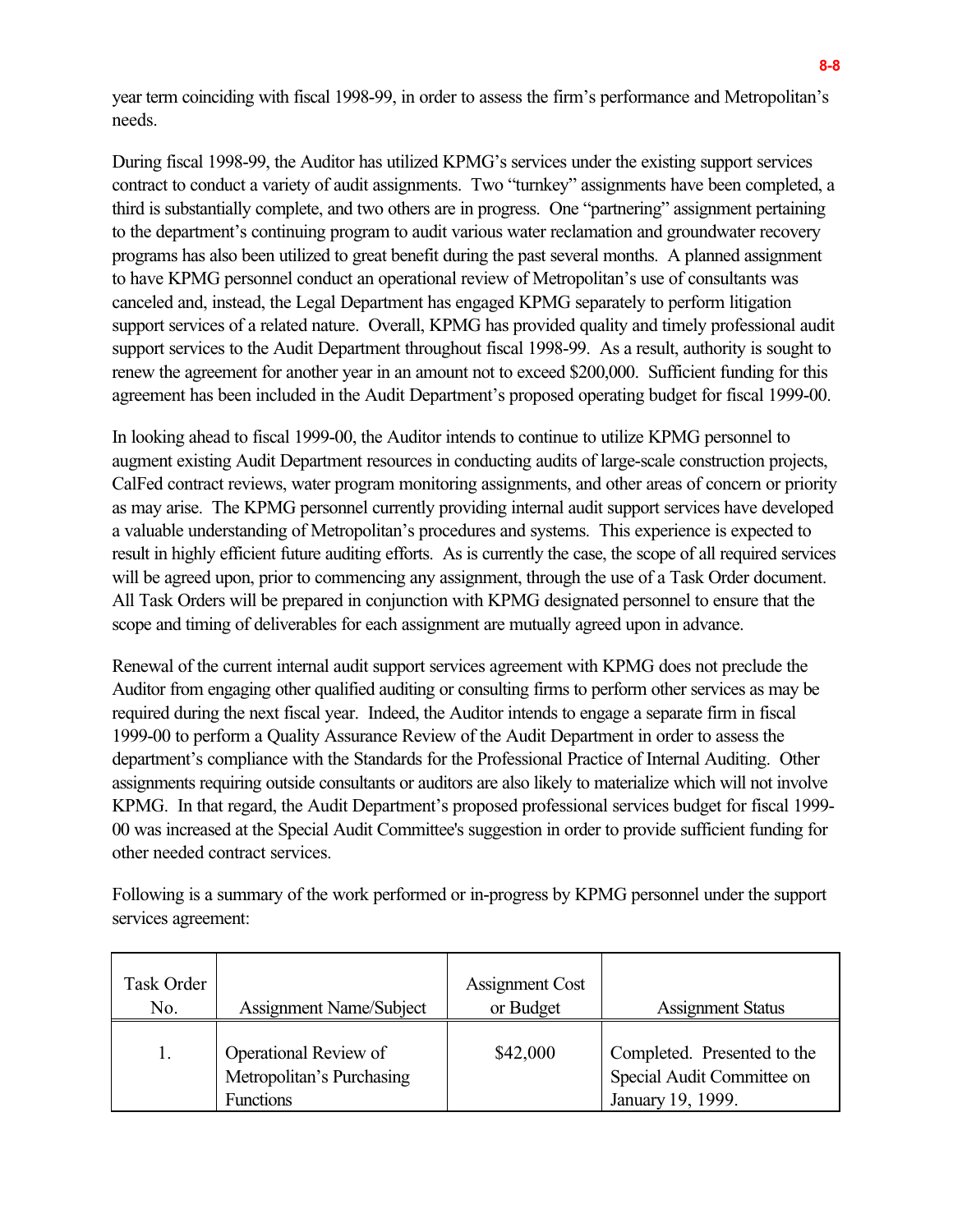| <b>Task Order</b><br>No. | Assignment Name/Subject                                                                                                                       | <b>Assignment Cost</b><br>or Budget | <b>Assignment Status</b>                                                                                      |
|--------------------------|-----------------------------------------------------------------------------------------------------------------------------------------------|-------------------------------------|---------------------------------------------------------------------------------------------------------------|
| 2.                       | <b>Construction Project Audit--</b><br>\$15 million Expansion of the<br><b>Water Quality Laboratory</b>                                       | \$15,000                            | Completed. To be presented<br>to the Special Audit Committee<br>on June 1, 1999.                              |
| 3.                       | Operational Review of<br>MWD's Use of Consultants                                                                                             |                                     | Canceled. KPMG has been<br>engaged by the Legal<br>Department under a separate<br>contract.                   |
| $\overline{4}$ .         | Staff support for Water<br><b>Program Monitoring Reviews</b>                                                                                  | \$40,000                            | In-progress. KPMG staff are<br>assigned through June 1999.                                                    |
| 5.                       | CalFed Category III<br><b>Agreement Compliance</b><br>Audit-Agreement<br>No. 10265 with Western<br><b>Canal Water District</b>                | \$19,000                            | Substantially complete.<br>KPMG's audit reports will be<br>issued to management in late<br>May or early June. |
| 6.                       | CalFed Category III<br><b>Agreement Compliance</b><br>Audit--Agreement No. 12664<br>with Princeton-Codora-Glenn<br><b>Irrigation District</b> | \$18,000                            | In-progress. Planning is<br>completed and testing has<br>commenced.                                           |
| 7.                       | <b>Construction Project Audit--</b><br>\$28 million Repair of Garvey<br>Reservoir                                                             | <b>STBD</b>                         | In-progress. Planning has<br>commenced.                                                                       |

KPMG has provided professional personnel for each assignment who are qualified and experienced in relation to the tasks at hand. The firm, and its staff, conduct their work in accordance with all applicable auditing standards. Under the agreement, Metropolitan's Auditor has the right to direct KPMG to change its personnel on any assignment.

The firm's hourly billing rates for services rendered under the current agreement will remain unchanged during fiscal 1999-00 as follows:

| Job Classification | <b>Contract Rates</b> |
|--------------------|-----------------------|
| Partners           |                       |
| Audit              | \$165                 |
| Consulting         | 190                   |